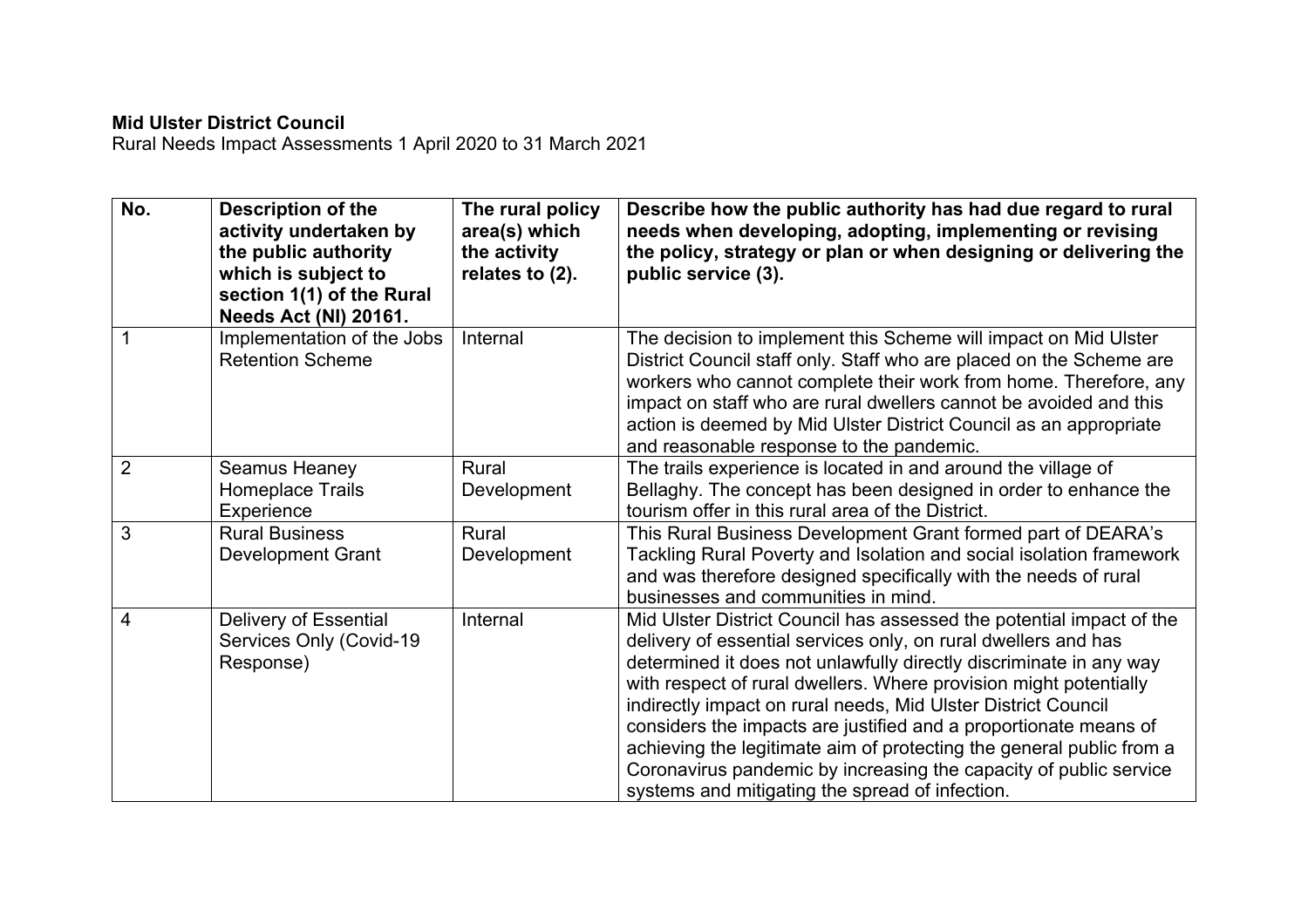| $\overline{5}$ | <b>Active Travel Capital</b> | Rural       | This project will have a positive impact on rural areas. Five of the    |
|----------------|------------------------------|-------------|-------------------------------------------------------------------------|
|                | Project                      | Development | six projects are taking place in rural areas with only one being        |
|                |                              |             | implemented in an urban area - Coalisland. The projects will have a     |
|                |                              |             | positive impact for people in rural areas as they will increase safety  |
|                |                              |             | when walking by either putting in place lighting (Maghera &             |
|                |                              |             | Coalisland) or creating new connections in existing footpath            |
|                |                              |             | infrastructure (Clogher, Clonoe & Eglish) or putting in place new       |
|                |                              |             | infrastructure to allow safe walking routes (Bellaghy).                 |
| 6              | Dignity at Work              | Internal    | Mid Ulster District Council has considered the needs of staff           |
|                |                              |             | particularly those living in rural areas. If staff had an issue they do |
|                |                              |             | not necessarily have to travel to Council offices to speak with         |
|                |                              |             | someone but rather contact one of the Confidential Advisors (listed     |
|                |                              |             | in Appendix 2) of the Policy by phone or e mail and if a meeting is     |
|                |                              |             | required, this could be arranged at mutually agreed Council location    |
|                |                              |             | so that the staff member does not have too far to travel.               |
|                | Allocation of Hanging        | Tourism     | Whilst Mid Ulster District Council will be providing Hanging            |
|                | <b>Baskets</b>               |             | Baskets in the 5 Primary Towns, including the rural town of             |
|                |                              |             | Maghera. Council are conscious of the need to support our local         |
|                |                              |             | villages and work in partnership with local groups/communities to       |
|                |                              |             | create vibrant villages.                                                |
| 8              | <b>Managing Bereavement</b>  | Internal    | Mid Ulster District Council has considered the needs of staff           |
|                | Policy                       |             | particularly those living in rural areas.                               |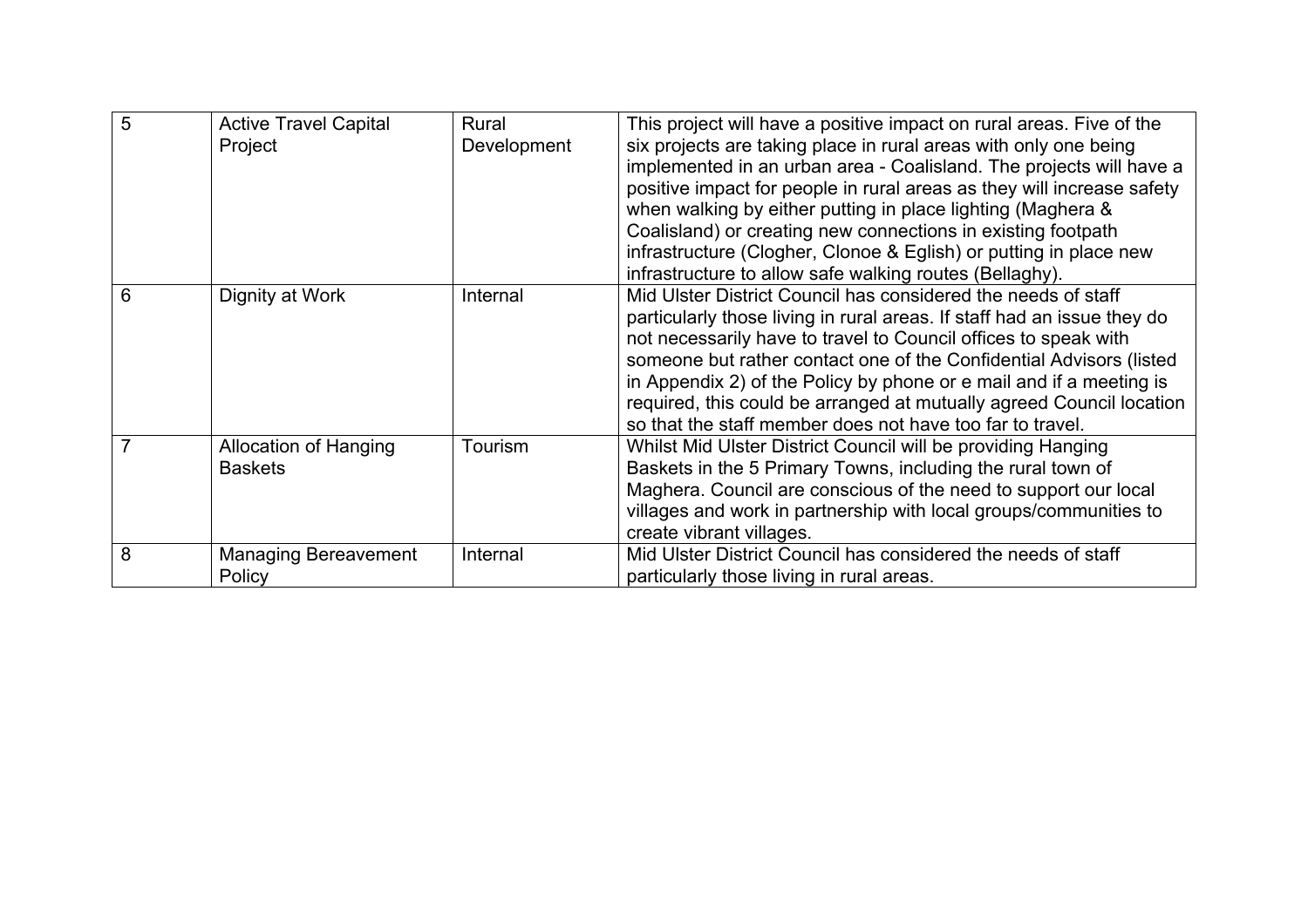| $\overline{9}$ | <b>OM Dark Skies</b> | <b>Rural Tourism</b> | Consultations are continually taking place with the local community     |
|----------------|----------------------|----------------------|-------------------------------------------------------------------------|
|                |                      |                      | groups/residents about the Davagh development. This provides an         |
|                |                      |                      | opportunity to allow the local residents and groups to have their say   |
|                |                      |                      | and be brought up to speed on the development of the site. The 2        |
|                |                      |                      | main community groups in the area is the Broughderg Community           |
|                |                      |                      | Association and the Dunnamore Residents Association, Council            |
|                |                      |                      | have been working closely with the associations for several years       |
|                |                      |                      | and their opinions have helped to shape Davagh. The most recent         |
|                |                      |                      | community meetings took place on 27 February 2019 and 22                |
|                |                      |                      | October 2019. The purpose of these consultations was to                 |
|                |                      |                      | continually engage with the local community and provide an update       |
|                |                      |                      | on the progress of the Davagh Dark Sky Project, deliver a               |
|                |                      |                      | presentation on light pollution, and distribute copies of the light     |
|                |                      |                      | management plan and IDA compliant lighting guidelines.                  |
|                |                      |                      | Additionally these meetings allow the community to get involved in      |
|                |                      |                      | the project and have their say on the way forward for the forest.       |
|                |                      |                      | In addition to the wider public consultations, Mid Ulster District      |
|                |                      |                      | Council Officers liaise directly with individual land owners, providing |
|                |                      |                      | information and advice on light pollution.                              |
|                |                      |                      |                                                                         |
|                |                      |                      | An on-line survey was published in December regarding the further       |
|                |                      |                      | development of the mountain bike trail within the Dark Sky Park,        |
|                |                      |                      | this survey had over 800 responses. Members of the local                |
|                |                      |                      | community were invited to view the site in February 2020 to view        |
|                |                      |                      | the developments taking place and to hear of future plans for the       |
|                |                      |                      | site. Council Officers have delivered a Davagh Dark Sky                 |
|                |                      |                      | presentation, explaining the background to the project, educating       |
|                |                      |                      | on dark skies and the issues of light pollution, and explaining the     |
|                |                      |                      | preliminary sky quality measurements. To date this presentation         |
|                |                      |                      | has been delivered to various groups and stakeholders.                  |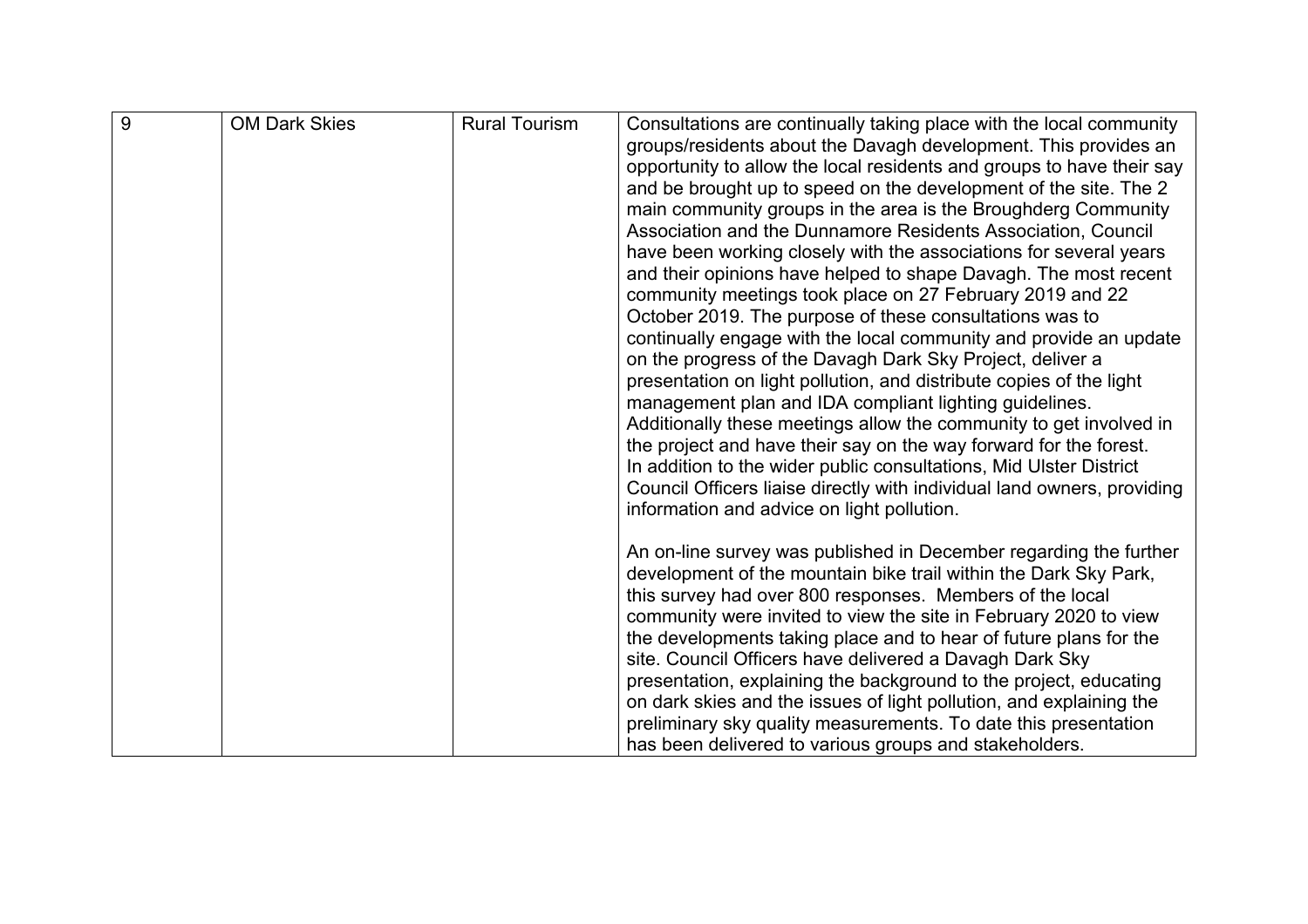| $\overline{10}$ | <b>Rural Business</b><br><b>Development Grant</b> | <b>Rural Businesses</b> | This Scheme is funded under the DAERA Tackling Rural Poverty<br>and Social Isolation Framework. In preparing this new Framework,<br>DARD consulted with a range of key rural stakeholders. A public<br>consultation exercise on the proposals for the new Framework was<br>also undertaken including a stakeholder event at which rural<br>stakeholders had an opportunity to discuss the proposals and put<br>forward their views. A total of 83 written responses to the public<br>consultation were received the overwhelming majority of which<br>supported the proposals for a new TRPSI Framework with many<br>stressing the important role TRPSI plays in tackling rural poverty<br>and social isolation and the positive difference it has made to the<br>lives of vulnerable rural dwellers through the wide range of<br>measures funded under it.                                                                                                                                                                                                                                                                                         |
|-----------------|---------------------------------------------------|-------------------------|-----------------------------------------------------------------------------------------------------------------------------------------------------------------------------------------------------------------------------------------------------------------------------------------------------------------------------------------------------------------------------------------------------------------------------------------------------------------------------------------------------------------------------------------------------------------------------------------------------------------------------------------------------------------------------------------------------------------------------------------------------------------------------------------------------------------------------------------------------------------------------------------------------------------------------------------------------------------------------------------------------------------------------------------------------------------------------------------------------------------------------------------------------|
| 11              | Management of<br><b>Overtime Policy</b>           | Internal                | Mid Ulster District Council has considered the needs of staff<br>including those living in rural areas. The needs of staff are met by<br>the policy aims and objectives in that the Council is committed to<br>ensuring that all working arrangements are appropriately and<br>effectively managed. Although it recognises that overtime working<br>will occasionally be required, Council wishes to, where possible,<br>reduce overtime working to a minimum.<br>Where unplanned overtime or call outs are required, staff who live<br>in closest proximity to Council site (or location where staff member<br>needs to attend) may be called upon as opposed to those living<br>further away in more remote rural setting. This makes more<br>business sense particularly where time is of the essence e.g.<br>dealing with an emergency. However, by monitoring and properly<br>managing overtime as part of this Council wide policy, the Council<br>intends to reduce the overall need for overtime and therefore staff<br>will not be disadvantaged with same staff being called upon all the<br>time to work overtime/assist with call outs. |